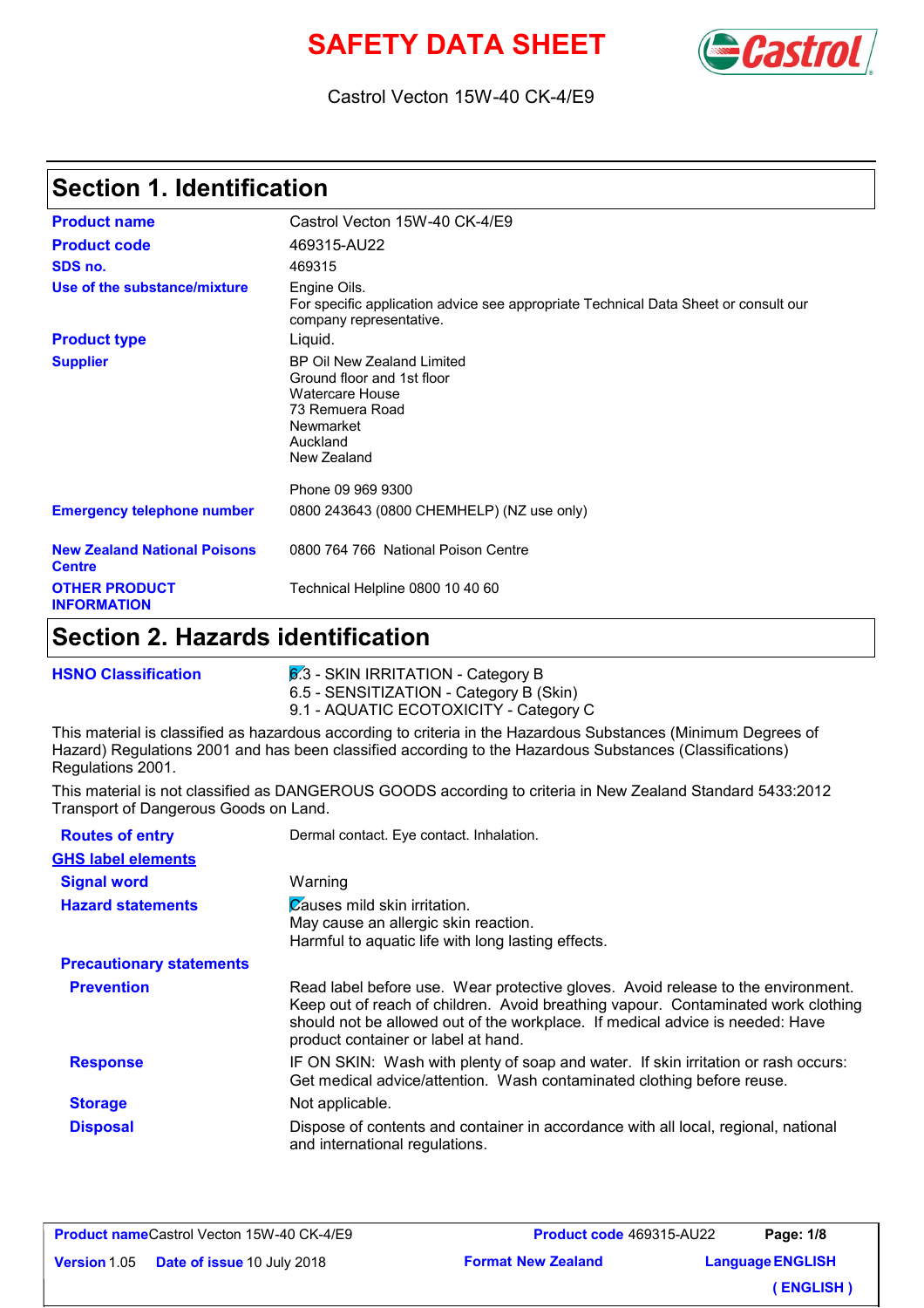## **Section 2. Hazards identification**

**Symbol**



#### **Other hazards which do not result in classification**

Defatting to the skin. USED ENGINE OILS Used engine oil may contain hazardous components which have the potential to cause skin cancer. See Toxicological Information, section 11 of this Safety Data Sheet.

## **Section 3. Composition/information on ingredients**

#### **Substance/mixture**

Mixture

Highly refined base oil (IP 346 DMSO extract < 3%). Proprietary performance additives.

| <b>Ingredient name</b>                                                                                                                                                                          | $\frac{9}{6}$                                | <b>CAS number</b>                                         |
|-------------------------------------------------------------------------------------------------------------------------------------------------------------------------------------------------|----------------------------------------------|-----------------------------------------------------------|
| Distillates (petroleum), hydrotreated heavy paraffinic<br>Base oil - unspecified                                                                                                                | $20 - 50$<br>$20 - 50$                       | 64742-54-7<br>Varies - See Key to<br>abbreviations        |
| zinc bis[O-(6-methylheptyl)] bis[O-(sec-butyl)] bis(dithiophosphate)<br>bis(nonylphenyl)amine<br>Phenol, dodecyl-, branched<br>Molybdenum polysulphide long chain alkyl dithiocarbamide complex | $1 - 5$<br>$1 - 5$<br>$0.1 - 1$<br>$0.1 - 1$ | 93819-94-4<br>36878-20-3<br>121158-58-5<br>Not available. |

**There are no additional ingredients present which, within the current knowledge of the supplier and in the concentrations applicable, are classified as hazardous to health or the environment and hence require reporting in this section.**

**Occupational exposure limits, if available, are listed in Section 8.**

# **Section 4. First aid measures**

#### **Description of necessary first aid measures**

| <b>Inhalation</b>                 | In case of inhalation of decomposition products in a fire, symptoms may be delayed.<br>If inhaled, remove to fresh air. The exposed person may need to be kept under<br>medical surveillance for 48 hours. Get medical attention if symptoms occur.                                                                                                                                       |
|-----------------------------------|-------------------------------------------------------------------------------------------------------------------------------------------------------------------------------------------------------------------------------------------------------------------------------------------------------------------------------------------------------------------------------------------|
| <b>Ingestion</b>                  | Do not induce vomiting unless directed to do so by medical personnel. Never give<br>anything by mouth to an unconscious person. If unconscious, place in recovery<br>position and get medical attention immediately. Get medical attention if adverse<br>health effects persist or are severe.                                                                                            |
| <b>Skin contact</b>               | In case of contact, immediately flush skin with plenty of water for at least 15 minutes<br>while removing contaminated clothing and shoes. Wash skin thoroughly with soap<br>and water or use recognised skin cleanser. In the event of any complaints or<br>symptoms, avoid further exposure. Wash clothing before reuse. Clean shoes<br>thoroughly before reuse. Get medical attention. |
| <b>Eye contact</b>                | In case of contact, immediately flush eyes with plenty of water for at least 15<br>minutes. Check for and remove any contact lenses. Eyelids should be held away<br>from the eyeball to ensure thorough rinsing. Get medical attention.                                                                                                                                                   |
|                                   | <u>Indication of immediate medical attention and special treatment needed, if necessary</u>                                                                                                                                                                                                                                                                                               |
| <b>Notes to physician</b>         | Treatment should in general be symptomatic and directed to relieving any effects.<br>In case of inhalation of decomposition products in a fire, symptoms may be delayed.<br>The exposed person may need to be kept under medical surveillance for 48 hours.                                                                                                                               |
| <b>Protection of first-aiders</b> | No action shall be taken involving any personal risk or without suitable training. It<br>may be dangerous to the person providing aid to give mouth-to-mouth resuscitation.<br>Wash contaminated clothing thoroughly with water before removing it, or wear<br>gloves.                                                                                                                    |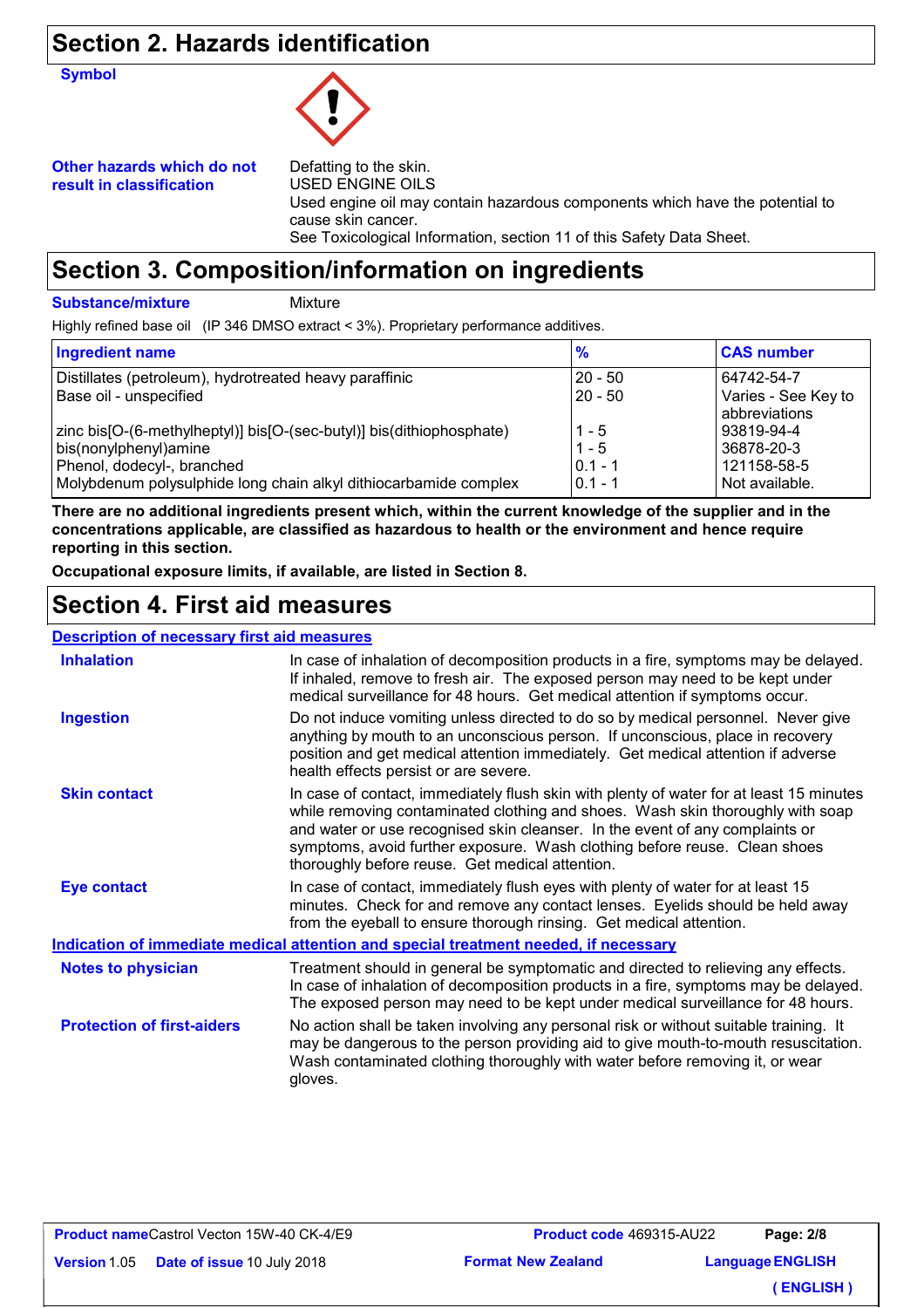# **Section 5. Firefighting measures**

| <b>Extinguishing media</b>                               |                                                                                                                                                                                                                                                                                                    |
|----------------------------------------------------------|----------------------------------------------------------------------------------------------------------------------------------------------------------------------------------------------------------------------------------------------------------------------------------------------------|
| <b>Suitable</b>                                          | Use foam or all-purpose dry chemical to extinguish.                                                                                                                                                                                                                                                |
| <b>Not suitable</b>                                      | Do not use water jet.                                                                                                                                                                                                                                                                              |
| <b>Specific hazards arising</b><br>from the chemical     | In a fire or if heated, a pressure increase will occur and the container may burst.<br>This material is harmful to aquatic life with long lasting effects. Fire water<br>contaminated with this material must be contained and prevented from being<br>discharged to any waterway, sewer or drain. |
| <b>Hazardous combustion</b><br>products                  | Combustion products may include the following:<br>metal oxide/oxides<br>carbon oxides (CO, CO <sub>2</sub> ) (carbon monoxide, carbon dioxide)<br>sulphur oxides (SO, SO <sub>2</sub> , etc.)<br>nitrogen oxides (NO, $NO2$ etc.)<br>phosphorus oxides                                             |
| <b>Hazchem code</b>                                      | Not available.                                                                                                                                                                                                                                                                                     |
| <b>Special precautions for fire-</b><br>fighters         | No action shall be taken involving any personal risk or without suitable training.<br>Promptly isolate the scene by removing all persons from the vicinity of the incident if<br>there is a fire.                                                                                                  |
| <b>Special protective</b><br>equipment for fire-fighters | Fire-fighters should wear appropriate protective equipment and self-contained<br>breathing apparatus (SCBA) with a full face-piece operated in positive pressure<br>mode.                                                                                                                          |

# **Section 6. Accidental release measures**

|                                                      | Personal precautions, protective equipment and emergency procedures                                                                                                                                                                                                                                                                                                                                                                                                                                                                       |
|------------------------------------------------------|-------------------------------------------------------------------------------------------------------------------------------------------------------------------------------------------------------------------------------------------------------------------------------------------------------------------------------------------------------------------------------------------------------------------------------------------------------------------------------------------------------------------------------------------|
| For non-emergency<br>personnel                       | No action shall be taken involving any personal risk or without suitable training.<br>Evacuate surrounding areas. Keep unnecessary and unprotected personnel from<br>entering. Do not touch or walk through spilt material. Floors may be slippery; use<br>care to avoid falling. Avoid breathing vapour or mist. Provide adequate ventilation.<br>Put on appropriate personal protective equipment (see Section 8). Contact<br>emergency personnel.                                                                                      |
| For emergency responders                             | Entry into a confined space or poorly ventilated area contaminated with vapour, mist<br>or fume is extremely hazardous without the correct respiratory protective equipment<br>and a safe system of work. Wear self-contained breathing apparatus. Wear a<br>suitable chemical protective suit. Chemical resistant boots. See also the<br>information in "For non-emergency personnel".                                                                                                                                                   |
| <b>Environmental precautions</b>                     | Avoid dispersal of spilt material and runoff and contact with soil, waterways, drains<br>and sewers. Inform the relevant authorities if the product has caused environmental<br>pollution (sewers, waterways, soil or air). Water polluting material. May be harmful<br>to the environment if released in large quantities. Collect spillage.                                                                                                                                                                                             |
| Methods and material for containment and cleaning up |                                                                                                                                                                                                                                                                                                                                                                                                                                                                                                                                           |
| <b>Small spill</b>                                   | Stop leak if without risk. Move containers from spill area. Absorb with an inert<br>material and place in an appropriate waste disposal container. Dispose of via a<br>licensed waste disposal contractor.                                                                                                                                                                                                                                                                                                                                |
| <b>Large spill</b>                                   | Stop leak if without risk. Move containers from spill area. Approach the release<br>from upwind. Prevent entry into sewers, water courses, basements or confined<br>areas. Contain and collect spillage with non-combustible, absorbent material e.g.<br>sand, earth, vermiculite or diatomaceous earth and place in container for disposal<br>according to local regulations (see Section 13). Contaminated absorbent material<br>may pose the same hazard as the spilt product. Dispose of via a licensed waste<br>disposal contractor. |

# **Section 7. Handling and storage**

| <b>Precautions for safe</b><br>handling | Put on appropriate personal protective equipment (see Section 8). Persons with a<br>history of skin sensitization problems should not be employed in any process in<br>which this product is used. Do not get in eyes or on skin or clothing. Do not ingest.<br>Avoid breathing vapour or mist. Avoid release to the environment. Wash<br>thoroughly after handling. Eating, drinking and smoking should be prohibited in<br>areas where this material is handled, stored and processed. Remove contaminated<br>clothing and protective equipment before entering eating areas. Workers should<br>wash hands and face before eating, drinking and smoking. Keep in the original |
|-----------------------------------------|---------------------------------------------------------------------------------------------------------------------------------------------------------------------------------------------------------------------------------------------------------------------------------------------------------------------------------------------------------------------------------------------------------------------------------------------------------------------------------------------------------------------------------------------------------------------------------------------------------------------------------------------------------------------------------|
|                                         |                                                                                                                                                                                                                                                                                                                                                                                                                                                                                                                                                                                                                                                                                 |

| <b>Product nameCastrol Vecton 15W-40 CK-4/E9</b> |                                         | <b>Product code 469315-AU22</b><br>Page: 3/8 |                         |
|--------------------------------------------------|-----------------------------------------|----------------------------------------------|-------------------------|
|                                                  | Version 1.05 Date of issue 10 July 2018 | <b>Format New Zealand</b>                    | <b>Language ENGLISH</b> |
|                                                  |                                         |                                              | (ENGLISH)               |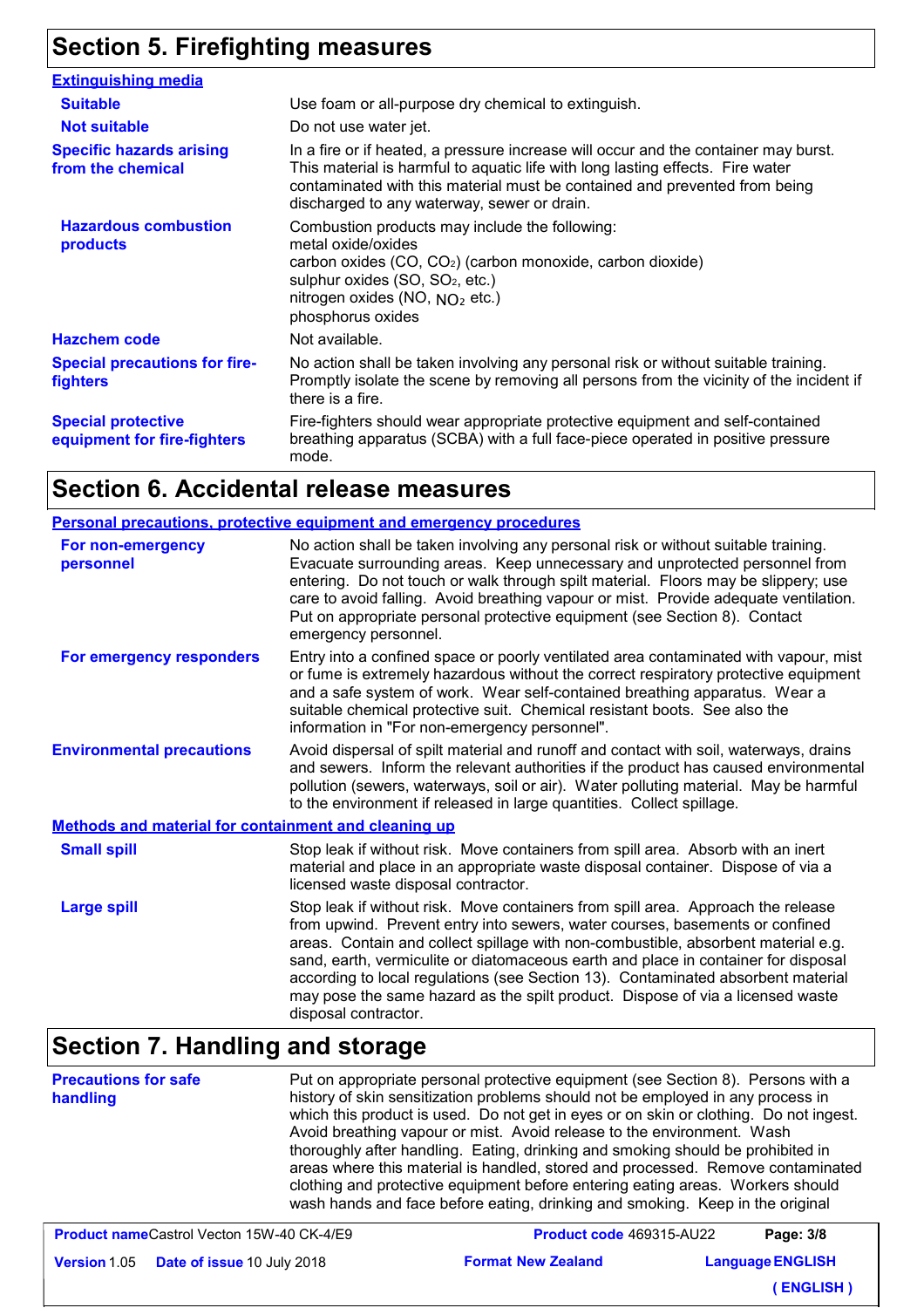# **Section 7. Handling and storage**

| <b>Not suitable</b>                                                              | Prolonged exposure to elevated temperature                                                                                                                                                                                                                                                                                                                                                                                                                                                                                                                                                     |
|----------------------------------------------------------------------------------|------------------------------------------------------------------------------------------------------------------------------------------------------------------------------------------------------------------------------------------------------------------------------------------------------------------------------------------------------------------------------------------------------------------------------------------------------------------------------------------------------------------------------------------------------------------------------------------------|
| <b>Conditions for safe storage,</b><br>including any<br><b>incompatibilities</b> | Store in accordance with local regulations. Store in original container protected<br>from direct sunlight in a dry, cool and well-ventilated area, away from incompatible<br>materials (see Section 10) and food and drink. Keep container tightly closed and<br>sealed until ready for use. Store and use only in equipment/containers designed for<br>use with this product. Containers that have been opened must be carefully resealed<br>and kept upright to prevent leakage. Do not store in unlabelled containers. Use<br>appropriate containment to avoid environmental contamination. |
|                                                                                  | container or an approved alternative made from a compatible material, kept tightly<br>closed when not in use. Empty containers retain product residue and can be<br>hazardous. Do not reuse container. See also Section 8 for additional information<br>on hygiene measures.                                                                                                                                                                                                                                                                                                                   |

## **Section 8. Exposure controls/personal protection**

#### **Control parameters**

#### **Occupational exposure limits**

| <b>Ingredient name</b>                                 |                                                                                                                                                                                                                                                                                                                                                                                                                                                                                                                                                                                                                                                                                                                                                                                                                                                                                                                                                                                                               | <b>Exposure limits</b>                                                                                                                                                                         |           |  |
|--------------------------------------------------------|---------------------------------------------------------------------------------------------------------------------------------------------------------------------------------------------------------------------------------------------------------------------------------------------------------------------------------------------------------------------------------------------------------------------------------------------------------------------------------------------------------------------------------------------------------------------------------------------------------------------------------------------------------------------------------------------------------------------------------------------------------------------------------------------------------------------------------------------------------------------------------------------------------------------------------------------------------------------------------------------------------------|------------------------------------------------------------------------------------------------------------------------------------------------------------------------------------------------|-----------|--|
| Distillates (petroleum), hydrotreated heavy paraffinic |                                                                                                                                                                                                                                                                                                                                                                                                                                                                                                                                                                                                                                                                                                                                                                                                                                                                                                                                                                                                               | NZ HSWA 2015 (New Zealand).<br>WES-TWA: 5 mg/m <sup>3</sup> 8 hours. Issued/<br>Revised: 6/2016 Form: Mist<br>WES-STEL: 10 mg/m <sup>3</sup> 15 minutes. Issued/<br>Revised: 9/2010 Form: Mist |           |  |
| Base oil - unspecified                                 |                                                                                                                                                                                                                                                                                                                                                                                                                                                                                                                                                                                                                                                                                                                                                                                                                                                                                                                                                                                                               | NZ HSWA 2015 (New Zealand).<br>WES-STEL: 10 mg/m <sup>3</sup> 15 minutes. Issued/<br>Revised: 9/2010 Form: Mist<br>WES-TWA: 5 mg/m <sup>3</sup> 8 hours. Issued/<br>Revised: 6/2016 Form: Mist |           |  |
| <b>Recommended monitoring</b><br>procedures            | If this product contains ingredients with exposure limits, personal, workplace<br>atmosphere or biological monitoring may be required to determine the effectiveness<br>of the ventilation or other control measures and/or the necessity to use respiratory<br>protective equipment. Reference should be made to appropriate monitoring<br>standards. Reference to national guidance documents for methods for the<br>determination of hazardous substances will also be required.                                                                                                                                                                                                                                                                                                                                                                                                                                                                                                                           |                                                                                                                                                                                                |           |  |
| <b>Appropriate engineering</b><br>controls             | Provide exhaust ventilation or other engineering controls to keep the relevant<br>airborne concentrations below their respective occupational exposure limits. All<br>activities involving chemicals should be assessed for their risks to health, to ensure<br>exposures are adequately controlled. Personal protective equipment should only be<br>considered after other forms of control measures (e.g. engineering controls) have<br>been suitably evaluated. Personal protective equipment should conform to<br>appropriate standards, be suitable for use, be kept in good condition and properly<br>maintained.<br>Your supplier of personal protective equipment should be consulted for advice on<br>selection and appropriate standards. For further information contact your national<br>organisation for standards. The final choice of protective equipment will depend<br>upon a risk assessment. It is important to ensure that all items of personal<br>protective equipment are compatible. |                                                                                                                                                                                                |           |  |
| <b>Environmental exposure</b><br>controls              | Emissions from ventilation or work process equipment should be checked to ensure<br>they comply with the requirements of environmental protection legislation. In some<br>cases, fume scrubbers, filters or engineering modifications to the process<br>equipment will be necessary to reduce emissions to acceptable levels.                                                                                                                                                                                                                                                                                                                                                                                                                                                                                                                                                                                                                                                                                 |                                                                                                                                                                                                |           |  |
| <b>Individual protection measures</b>                  |                                                                                                                                                                                                                                                                                                                                                                                                                                                                                                                                                                                                                                                                                                                                                                                                                                                                                                                                                                                                               |                                                                                                                                                                                                |           |  |
| <b>Hygiene measures</b>                                | Wash hands, forearms and face thoroughly after handling chemical products, before<br>eating, smoking and using the lavatory and at the end of the working period.<br>Appropriate techniques should be used to remove potentially contaminated clothing.<br>Contaminated work clothing should not be allowed out of the workplace. Wash<br>contaminated clothing before reusing. Ensure that eyewash stations and safety<br>showers are close to the workstation location.                                                                                                                                                                                                                                                                                                                                                                                                                                                                                                                                     |                                                                                                                                                                                                |           |  |
| <b>Eye protection</b>                                  | Safety glasses with side shields.                                                                                                                                                                                                                                                                                                                                                                                                                                                                                                                                                                                                                                                                                                                                                                                                                                                                                                                                                                             |                                                                                                                                                                                                |           |  |
| Product nameCastrol Vecton 15W-40 CK-4/E9              |                                                                                                                                                                                                                                                                                                                                                                                                                                                                                                                                                                                                                                                                                                                                                                                                                                                                                                                                                                                                               | Product code 469315-AU22                                                                                                                                                                       | Page: 4/8 |  |

**Language ENGLISH ( ENGLISH )**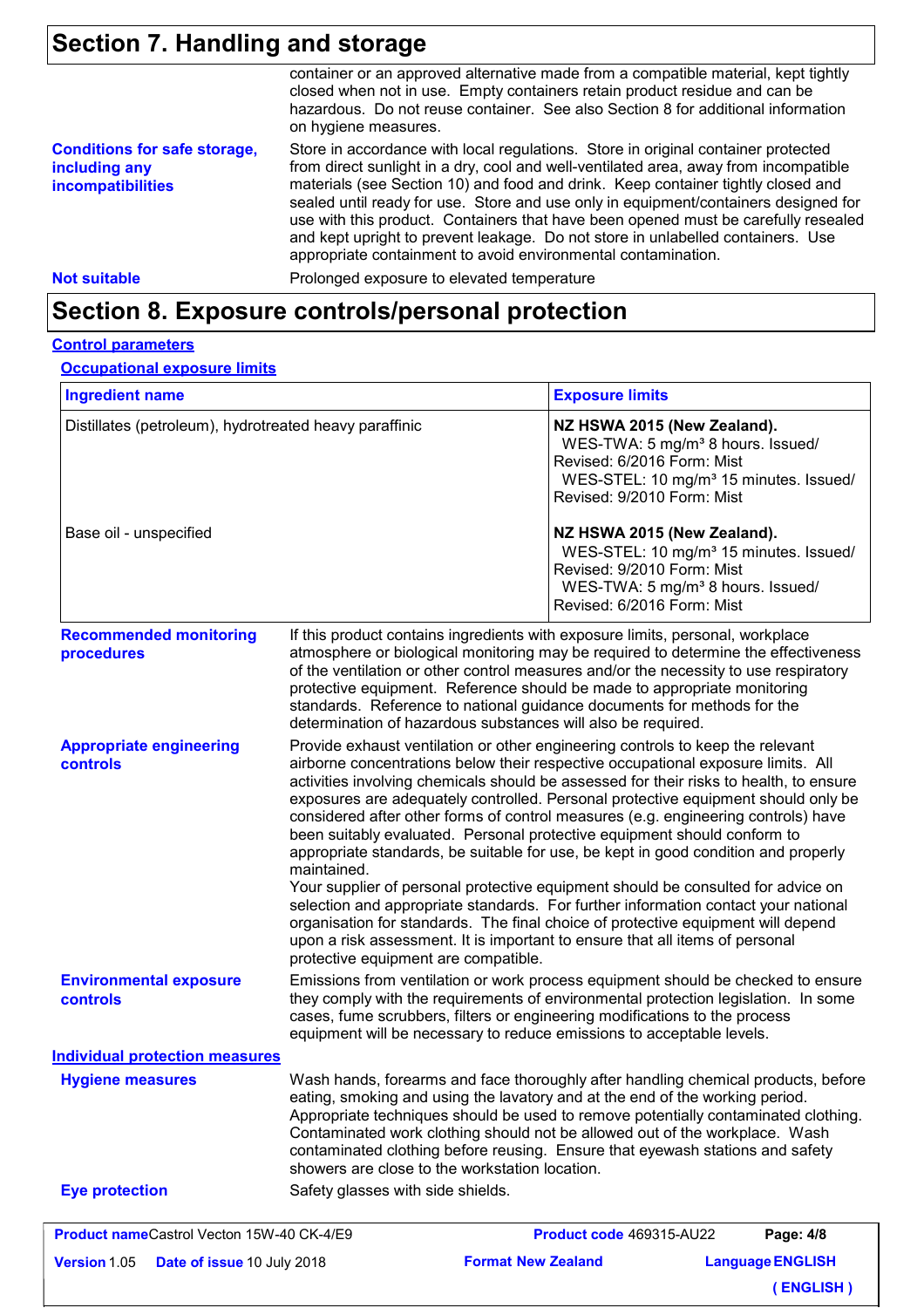# **Section 8. Exposure controls/personal protection**

| <b>Hand protection</b>        | Wear protective gloves if prolonged or repeated contact is likely. Wear chemical<br>resistant gloves. Recommended: Nitrile gloves. The correct choice of protective<br>gloves depends upon the chemicals being handled, the conditions of work and use,<br>and the condition of the gloves (even the best chemically resistant glove will break<br>down after repeated chemical exposures). Most gloves provide only a short time of<br>protection before they must be discarded and replaced. Because specific work<br>environments and material handling practices vary, safety procedures should be<br>developed for each intended application. Gloves should therefore be chosen in<br>consultation with the supplier/manufacturer and with a full assessment of the<br>working conditions. |
|-------------------------------|-------------------------------------------------------------------------------------------------------------------------------------------------------------------------------------------------------------------------------------------------------------------------------------------------------------------------------------------------------------------------------------------------------------------------------------------------------------------------------------------------------------------------------------------------------------------------------------------------------------------------------------------------------------------------------------------------------------------------------------------------------------------------------------------------|
| <b>Skin protection</b>        | Use of protective clothing is good industrial practice. Cotton or polyester/cotton<br>overalls will only provide protection against light superficial contamination that will<br>not soak through to the skin. Overalls should be laundered on a regular basis.<br>When the risk of skin exposure is high (e.g. when cleaning up spillages or if there is<br>a risk of splashing) then chemical resistant aprons and/or impervious chemical suits<br>and boots will be required. Personal protective equipment for the body should be<br>selected based on the task being performed and the risks involved and should be<br>approved by a specialist before handling this product.                                                                                                              |
| <b>Respiratory protection</b> | In case of insufficient ventilation, wear suitable respiratory equipment. The correct<br>choice of respiratory protection depends upon the chemicals being handled, the<br>conditions of work and use, and the condition of the respiratory equipment. Safety<br>procedures should be developed for each intended application. Respiratory<br>protection equipment should therefore be chosen in consultation with the supplier/<br>manufacturer and with a full assessment of the working conditions. Respiratory<br>protection should conform to AS/NZS 1715 and AS/NZS 1716.                                                                                                                                                                                                                 |

# **Section 9. Physical and chemical properties**

| <b>Appearance</b>      |                                                                                                                                            |
|------------------------|--------------------------------------------------------------------------------------------------------------------------------------------|
| <b>Physical state</b>  | Liquid.                                                                                                                                    |
| <b>Colour</b>          | Brown.                                                                                                                                     |
| <b>Odour</b>           | Not available.                                                                                                                             |
| рH                     | Not available.                                                                                                                             |
| <b>Melting point</b>   | Not available.                                                                                                                             |
| <b>Boiling point</b>   | Not available.                                                                                                                             |
| <b>Drop Point</b>      | Not available.                                                                                                                             |
| <b>Flash point</b>     | Closed cup: 202°C (395.6°F) [Pensky-Martens.]                                                                                              |
| <b>Vapour pressure</b> | Not available.                                                                                                                             |
| <b>Vapour density</b>  | Not available.                                                                                                                             |
| <b>Density</b>         | $\leq$ 1000 kg/m <sup>3</sup> (<1 g/cm <sup>3</sup> ) at 15 <sup>°</sup> C                                                                 |
| <b>Solubility</b>      | insoluble in water.                                                                                                                        |
| <b>Viscosity</b>       | Kinematic: 115 mm <sup>2</sup> /s (115 cSt) at $40^{\circ}$ C<br>Kinematic: 15 to 16 mm <sup>2</sup> /s (15 to 16 cSt) at 100 $^{\circ}$ C |

# **Section 10. Stability and reactivity**

| <b>Chemical stability</b>                    | The product is stable.                                                                                                                                                     |
|----------------------------------------------|----------------------------------------------------------------------------------------------------------------------------------------------------------------------------|
| <b>Possibility of hazardous</b><br>reactions | Under normal conditions of storage and use, hazardous reactions will not occur.<br>Under normal conditions of storage and use, hazardous polymerisation will not<br>occur. |
| <b>Conditions to avoid</b>                   | Avoid all possible sources of ignition (spark or flame).                                                                                                                   |
| <b>Incompatible materials</b>                | Reactive or incompatible with the following materials: oxidising materials.                                                                                                |
| <b>Hazardous decomposition</b><br>products   | Under normal conditions of storage and use, hazardous decomposition products<br>should not be produced.                                                                    |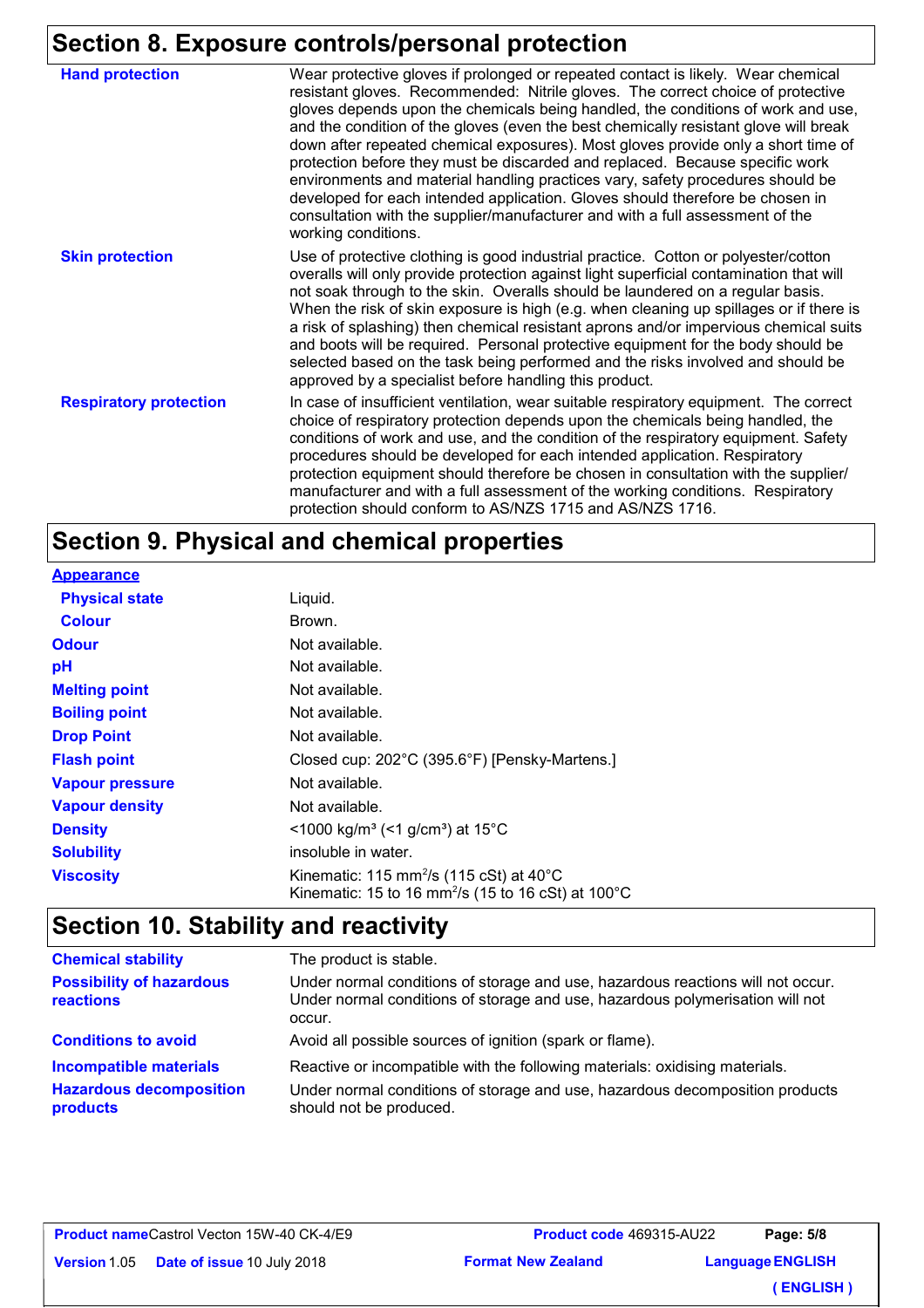# **Section 11. Toxicological information**

| <b>Information on likely routes of exposure</b> |                                                                                                                                                                                                                                                                                                                                                                                                                    |
|-------------------------------------------------|--------------------------------------------------------------------------------------------------------------------------------------------------------------------------------------------------------------------------------------------------------------------------------------------------------------------------------------------------------------------------------------------------------------------|
| <b>Inhalation</b>                               | No known significant effects or critical hazards.                                                                                                                                                                                                                                                                                                                                                                  |
| <b>Ingestion</b>                                | <b>Irritating to mouth, throat and stomach.</b>                                                                                                                                                                                                                                                                                                                                                                    |
| <b>Skin contact</b>                             | Causes mild skin irritation. Defatting to the skin. May cause an allergic skin<br>reaction.                                                                                                                                                                                                                                                                                                                        |
| <b>Eye contact</b>                              | No known significant effects or critical hazards.                                                                                                                                                                                                                                                                                                                                                                  |
|                                                 | Symptoms related to the physical, chemical and toxicological characteristics                                                                                                                                                                                                                                                                                                                                       |
| <b>Inhalation</b>                               | No specific data.                                                                                                                                                                                                                                                                                                                                                                                                  |
| <b>Ingestion</b>                                | No specific data.                                                                                                                                                                                                                                                                                                                                                                                                  |
| <b>Skin contact</b>                             | Adverse symptoms may include the following:<br>irritation<br>redness<br>dryness<br>cracking                                                                                                                                                                                                                                                                                                                        |
| <b>Eye contact</b>                              | Adverse symptoms may include the following:<br>pain or irritation<br>watering<br>redness                                                                                                                                                                                                                                                                                                                           |
| <b>Potential chronic health effects</b>         |                                                                                                                                                                                                                                                                                                                                                                                                                    |
| <b>General</b>                                  | <b>USED ENGINE OILS</b><br>Combustion products resulting from the operation of internal combustion engines<br>contaminate engine oils during use. Used engine oil may contain hazardous<br>components which have the potential to cause skin cancer. Frequent or prolonged<br>contact with all types and makes of used engine oil must therefore be avoided and a<br>high standard of personal hygiene maintained. |
| <b>Inhalation</b>                               | Not applicable.                                                                                                                                                                                                                                                                                                                                                                                                    |
| <b>Ingestion</b>                                | Not applicable.                                                                                                                                                                                                                                                                                                                                                                                                    |
| <b>Skin contact</b>                             | Ønce sensitized, a severe allergic reaction may occur when subsequently exposed<br>to very low levels.                                                                                                                                                                                                                                                                                                             |
| <b>Eye contact</b>                              | Not applicable.                                                                                                                                                                                                                                                                                                                                                                                                    |
| <b>Carcinogenicity</b>                          | No known significant effects or critical hazards.                                                                                                                                                                                                                                                                                                                                                                  |
| <b>Mutagenicity</b>                             | No known significant effects or critical hazards.                                                                                                                                                                                                                                                                                                                                                                  |
| <b>Teratogenicity</b>                           | No known significant effects or critical hazards.                                                                                                                                                                                                                                                                                                                                                                  |
| <b>Developmental effects</b>                    | No known significant effects or critical hazards.                                                                                                                                                                                                                                                                                                                                                                  |
| <b>Fertility effects</b>                        | No known significant effects or critical hazards.                                                                                                                                                                                                                                                                                                                                                                  |
| <b>Numerical measures of toxicity</b>           |                                                                                                                                                                                                                                                                                                                                                                                                                    |
| <b>Acute toxicity estimates</b>                 |                                                                                                                                                                                                                                                                                                                                                                                                                    |

| <b>Route</b> | <b>ATE value</b> |
|--------------|------------------|
| Oral         | 159235.7 mg/kg   |

# **Section 12. Ecological information**

**Ecotoxicity** This material is harmful to aquatic life with long lasting effects.

## **Persistence and degradability**

## Expected to be biodegradable.

## **Bioaccumulative potential**

This product is not expected to bioaccumulate through food chains in the environment.

| <b>Product/ingredient name</b>                                              | $\mathsf{LogP}_\mathsf{ow}$ | <b>BCF</b> | <b>Potential</b> |
|-----------------------------------------------------------------------------|-----------------------------|------------|------------------|
| zinc bis[O-(6-methylheptyl)]<br>bis[O-(sec-butyl)] bis<br>(dithiophosphate) | 10.59 to 1.2                |            | llow             |
| bis(nonylphenyl)amine<br>Phenol, dodecyl-, branched                         | 3.64 to 7.02<br>6.1         |            | high<br>high     |

**Product name** Castrol Vecton 15W-40 CK-4/E9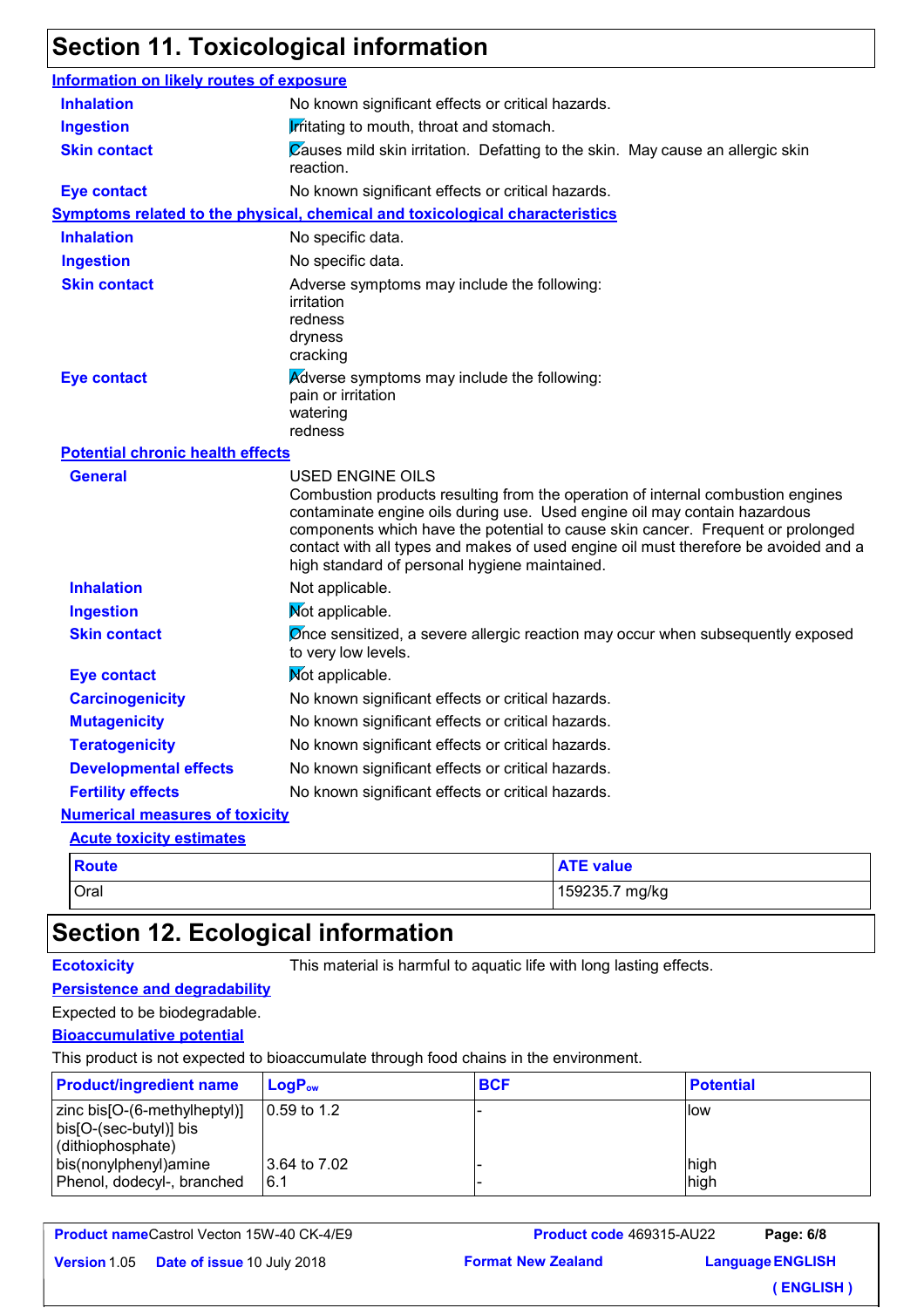# **Section 12. Ecological information**

#### **Mobility in soil**

**Soil/water partition coefficient (KOC)**

**Mobility** Spillages may penetrate the soil causing ground water contamination. Not available.

**Other ecological information** Spills may form a film on water surfaces causing physical damage to organisms. Oxygen transfer could also be impaired.

## **Section 13. Disposal considerations**

The generation of waste should be avoided or minimised wherever possible. Disposal of this product, solutions and any by-products should at all times comply with the requirements of environmental protection and waste disposal legislation and any regional local authority requirements. Dispose of surplus and nonrecyclable products via a licensed waste disposal contractor. Waste should not be disposed of untreated to the sewer unless fully compliant with the requirements of all authorities with jurisdiction. Waste packaging should be recycled. Incineration or landfill should only be considered when recycling is not feasible. This material and its container must be disposed of in a safe way. Care should be taken when handling emptied containers that have not been cleaned or rinsed out. Empty containers or liners may retain some product residues. Avoid dispersal of spilt material and runoff and contact with soil, waterways, drains and sewers. **Disposal methods**

# **Section 14. Transport information**

| <b>Regulatory</b><br><b>information</b> | <b>UN number</b>  | <b>Proper shipping</b><br>name | <b>Classes</b> | PG* | Label | <b>Additional</b><br>information |
|-----------------------------------------|-------------------|--------------------------------|----------------|-----|-------|----------------------------------|
| <b>New Zealand</b><br><b>Class</b>      | Not<br>regulated. |                                |                |     |       |                                  |
| <b>ADG Class</b>                        | Not<br>regulated. |                                |                |     |       |                                  |
| <b>IATA Class</b>                       | Not<br>regulated. |                                |                |     |       |                                  |
| <b>IMDG Class</b>                       | Not<br>regulated. |                                |                | -   |       |                                  |

PG\* : Packing group

# **Section 15. Regulatory information**

| <b>New Zealand Regulatory Information</b>         |                                                                                                                           |
|---------------------------------------------------|---------------------------------------------------------------------------------------------------------------------------|
| <b>HSNO Approval Number</b>                       | HSR002606                                                                                                                 |
| <b>HSNO Group Standard</b>                        | Lubricants, Lubricant Additives, Coolants and Anti-freeze Agents (Subsidiary<br>Hazard) Group Standard 2006               |
| <b>HSNO Classification</b>                        | $6.3$ - SKIN IRRITATION - Category B<br>6.5 - SENSITIZATION - Category B (Skin)<br>9.1 - AQUATIC ECOTOXICITY - Category C |
| <b>Regulation according to other foreign laws</b> |                                                                                                                           |
| <b>REACH Status</b>                               | For the REACH status of this product please consult your company contact, as<br>identified in Section 1.                  |
| <b>United States inventory</b><br>(TSCA 8b)       | At least one component is not listed.                                                                                     |
| <b>Australia inventory (AICS)</b>                 | All components are listed or exempted.                                                                                    |
| <b>Canada inventory status</b>                    | All components are listed or exempted.                                                                                    |
| <b>China inventory (IECSC)</b>                    | At least one component is not listed.                                                                                     |
| <b>Japan inventory (ENCS)</b>                     | All components are listed or exempted.                                                                                    |
| <b>Korea inventory (KECI)</b>                     | All components are listed or exempted.                                                                                    |
| <b>Philippines inventory</b><br>(PICCS)           | All components are listed or exempted.                                                                                    |

**Product name** Castrol Vecton 15W-40 CK-4/E9 **Version 1.05 Date of issue 10 July 2 Format New Zealand Product code** 469315-AU22 **Language ENGLISH Page: 7/8 ( ENGLISH )**